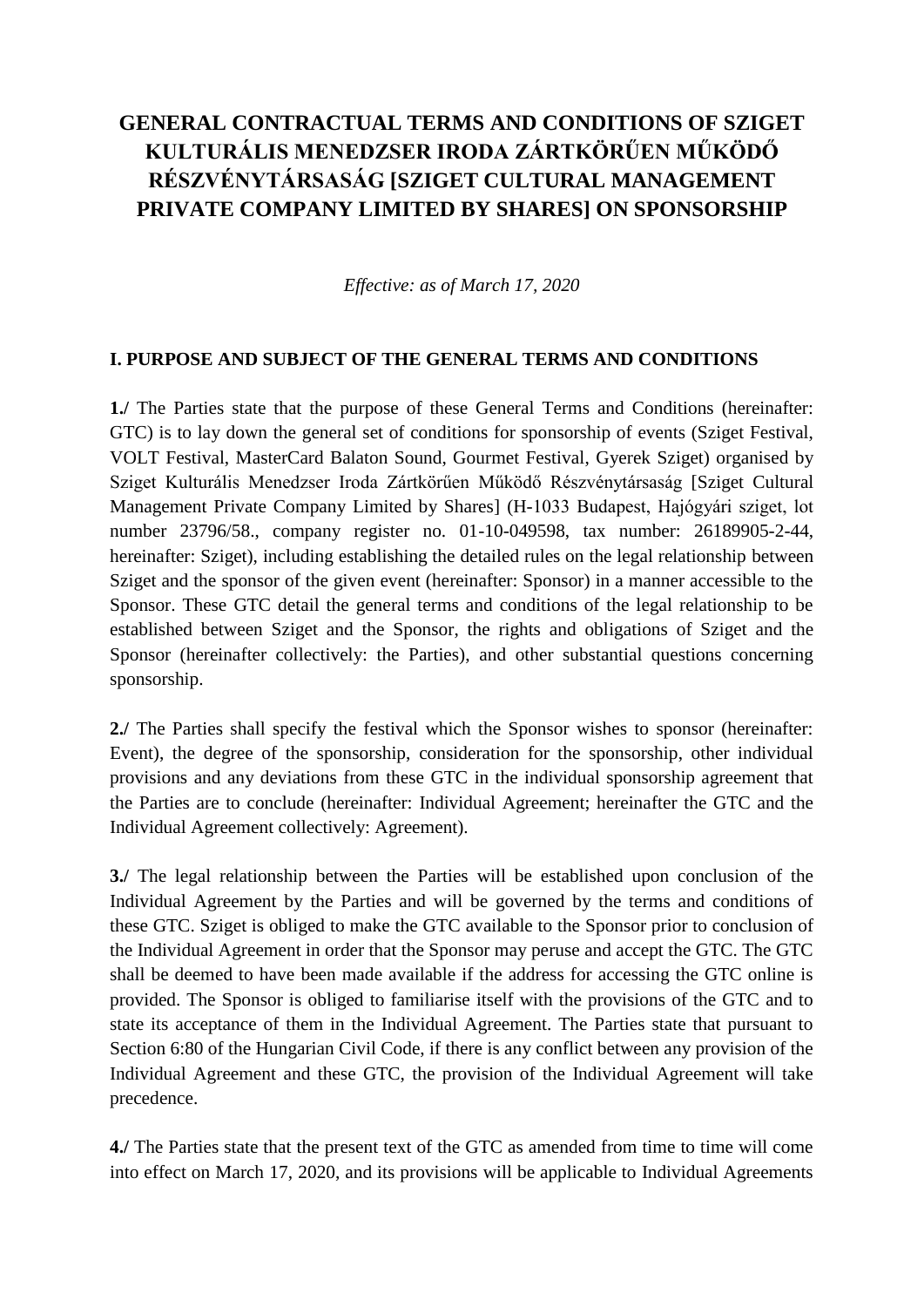concluded as of that date. The text of the GTC effective on the date of concluding the given Individual Agreement will remain applicable to Individual Agreements concluded prior to March 17, 2020, if performance has not been completed by March 17, 2020.

## **II. SZIGET'S FUNDAMENTAL RIGHTS AND OBLIGATIONS**

**1./** Sziget undertakes to organise and run the Event. Sziget shall ensure that the Event is held in a circumspect manner, with application of due safety measures. Sziget expressly reserves the right to modify the concept and programme (nature of the Event, quality and/or structure of the programmes), providing that the overall level and general perception of the Event is not influenced and also that the interests of the Sponsor are not significantly and verifiably infringed. Sziget reserves the right to modify, transform and further develop the Event and the services and products offered at the Event as necessary from time to time. The Sponsor is not entitled to make any claim against Sziget in regard to such modifications, transformations or further developments.

**2./** Sziget undertakes to provide the Sponsor and/or the brands specified in the Individual Agreement with the possibility to appear, to the degree and in the form specified in the Individual Agreement, at the site of the Event and on the related online and offline advertising materials (in particular on digital and social media, posters, billboards, press, TV and radio commercials, and flyers).

**3./** Sziget undertakes to provide the possibility for hostess promotions and other promotions at the site of the Event to the degree and in the form specified in the Individual Agreement.

**4./** The Parties state that in the absence of an express provision to the contrary in the Individual Agreement, the Sponsor has no right to set up its own promotional venue (hereinafter: Venue). If the Individual Agreement allows for a Venue to be set up, Sziget shall provide such a possibility to the degree and in the form specified in the Individual Agreement.

**5./** Unless the Individual Agreement states otherwise, these GTC do not entitle the Sponsor to use the trademarks, product markings, logos or any property of Sziget that is subject to any other form of industrial property right.

**6./** The Parties state and the Sponsor acknowledges that it is possible that hospitality units will be located within the borders of the Event that do not constitute part of the Event but can be directly accessed by guests from the site of the Event. Since Sziget is not in a contractual relationship with such units, Sziget does not bear any liability as to what products such units sell and whether or not they comply with the commercial conditions generally prescribed by Sziget.

**7./** Sziget is entitled to make use of subcontractors and cooperators at the Event even without the permission of the Sponsor.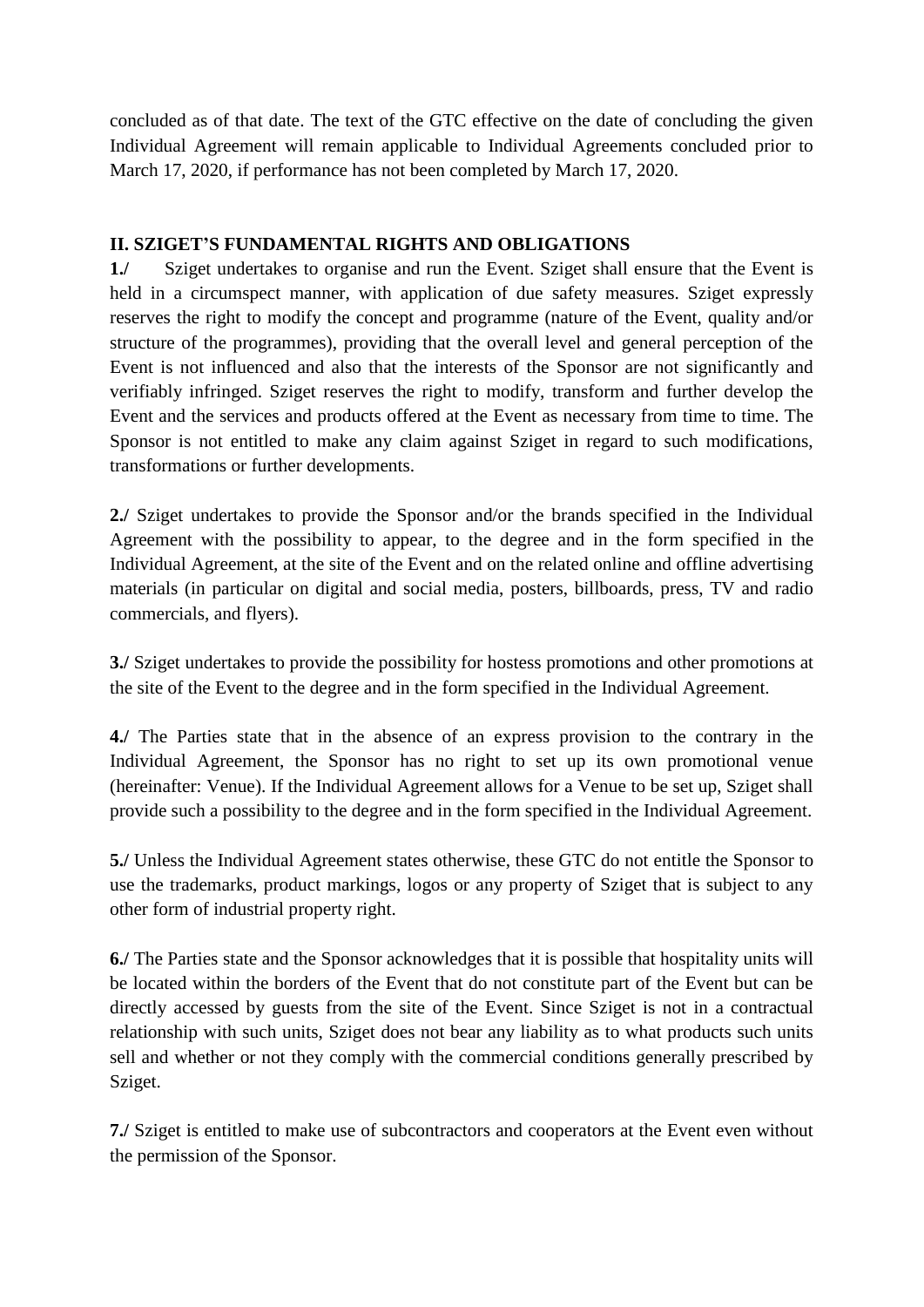**8./** If an obligation to make advertising tax filings and payments occur in connection with the Sponsor's appearance at the Events under Act XXII of 2014 on advertising tax, then Sziget undertakes to comply with its tax obligations in a timely manner.

#### **III. THE SPONSOR'S FUNDAMENTAL RIGHTS AND OBLIGATIONS**

#### **1./ Fee payment**

The Sponsor is obliged to pay the sponsorship fee and other fees agreed in advance and invoiced by Sziget (including but not limited to the fees for ticket purchases and technical services) against an invoice issued by Sziget pursuant to this agreement, by the deadline specified in the Individual Agreement.

# **2./ Advertising**

2.1. The Sponsor is obliged to produce and provide at its own cost the advertising materials, equipment, data and information (including but not limited to logos, graphic designs, information concerning consultations), in impeccable quality by the deadline specified by Sziget. Sziget is obliged to give the Sponsor at least 3 (three) business days for each provision of information. In special cases, with due justification, Sziget is entitled to set a shorter deadline in writing (by email), in which event the given shorter deadline shall be applicable. Sziget shall not bear any liability for damage resulting for failure to meet the deadline. The Sponsor undertakes to deliver the advertising materials to be displayed at the Event to the site related to the Event designated by Sziget. The Sponsor guarantees that the advertising materials to be displayed, equipment, data and information are lawful and that it is licensed to use them.

2.2. The Sponsor warrants that the advertising and other communications materials provided to Sziget pursuant to the Agreement do not infringe the rights and rightful interests of any third parties (including trademark rights, other industrial property rights, personality rights, data protection rights and rights of the deceased), and no third party has any right that hinders their public communication, publication or appearance, and in particular that no third party has copyright or related legal rights to such materials. The Sponsor further warrants that the advertising and other communications materials provided comply with Hungarian law, including but not limited to the provisions of Act CIV of 2010 on the fundamental rules of press freedom and media content, Act CLXXXV of 2010 on media services and mass communications, Act XLVIII of 2008 on the fundamental conditions of commercial advertising and certain restrictions, Act XLVII of 2008 on the prohibition of unfair businessto-consumer commercial practices, Act LVII of 1996 on the prohibition of unfair market conduct and of restriction of competition and Act XCVI of 2001 on the Hungarian-language publication of commercial advertisements, shop signs and certain public-interest announcements, and do not violate any of the prohibitions and restrictions set out therein. In the event that the warranty set out in this section is breached, the Sponsor bears full liability to compensate Sziget if an authority imposes a penalty on Sziget or a third party makes a claim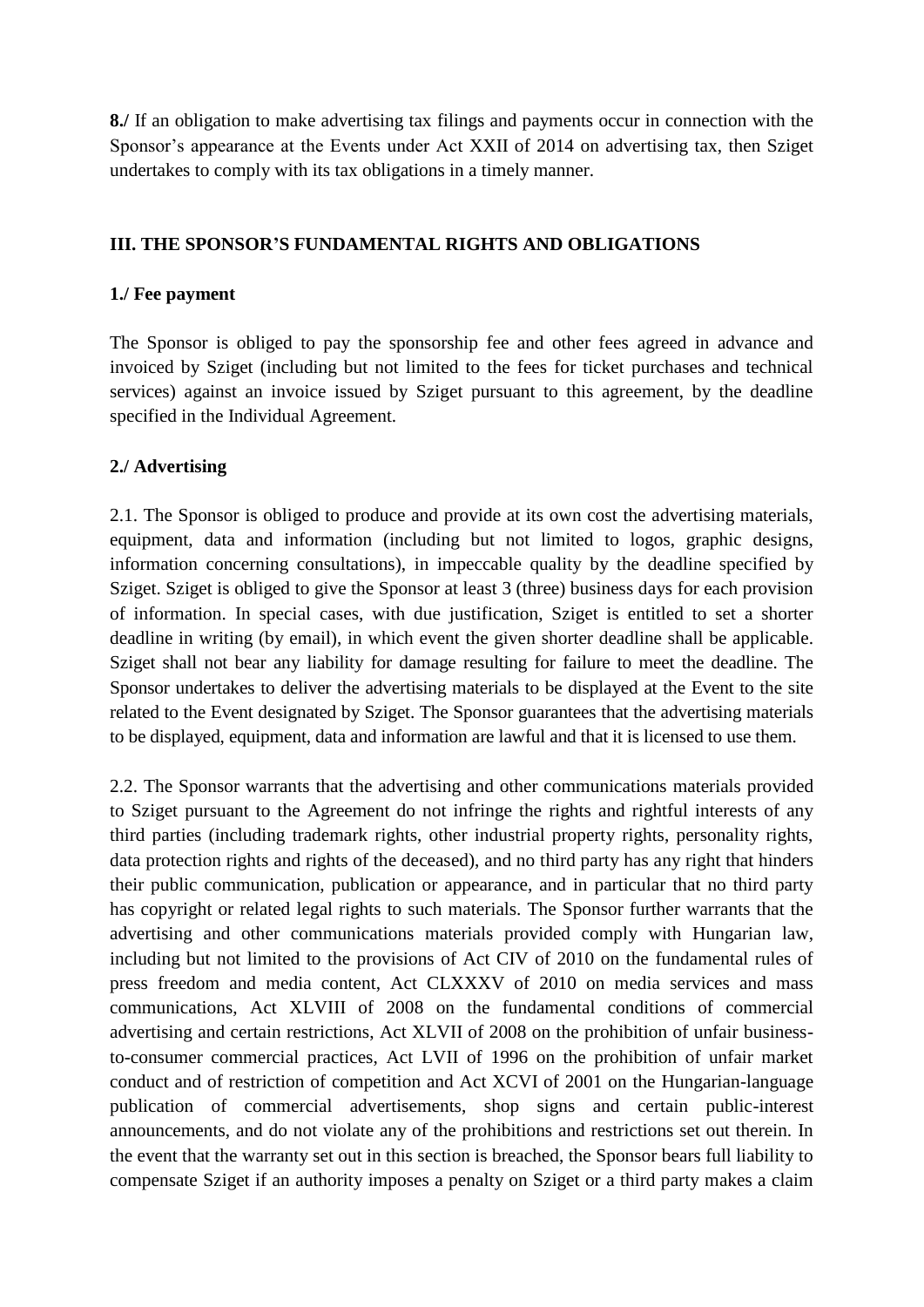for compensation or any other claim against Sziget related to the breach of the warranty declaration; the Sponsor is obliged to hold Sziget fully harmless with regard to such claims and/or penalties on first demand.

2.3. The Sponsor acknowledges that it may not publish any advertisement that is in violation of the law or the norms of the Hungarian Code of Advertising Ethics. Sziget is not obliged to approve the ordering of advertisements that in Sziget's unilateral view (a) are not in line with the image and spirit of the publication containing the given advertising space; (b) that directly or indirectly infringe Sziget's advertising market interests and/or business interests; and/or (c) cannot be implemented for technical reasons or reasons of space, even if Sziget has previously confirmed them.

2.4. The Sponsor undertakes to agree its creative materials and media plans for the Event with Sziget. The Sponsor is obliged to present, or provide a sample of, all designs for marketing and/or communications materials that it has produced and that are issued pursuant to this agreement no later than 15 (fifteen) days prior to the submission of such marketing and/or communications materials. If within the following 3 (three) business days, Sziget recommends modification of the given material or expressly does not approve it, the Sponsor is obliged to modify it in line with Sziget's comments or, if approval is not given, to replace the material with new material or to discard the material. Sziget's right to consultation includes but is not limited to ensuring lawfulness and protecting the good repute of Sziget and the Event.

Sziget is entitled to impose a penalty as specified in Section VI/7 if the Sponsor's communication materials

a) appear and/or are published in the printed and/or electronic press/media without having been first presented to Sziget; or

b) are only presented to Sziget at such a time that the right of consultation can no longer be exercised; or

c) appear and/or are published in the printed and/or electronic press/media without the changes requested by Sziget having been made; or

d) appear and/or are published in the printed and/or electronic press/media without the agreement of Sziget.

2.5. The Agreement solely applies to products sold by the Sponsor. The Sponsor undertakes to feature only those brands that are specified in the Individual Agreement on those of its advertisements that come under the scope of the Agreement and in respect of its on-site marketing presence at the Event. If the Sponsor features products that (a) have not been agreed in advance with Sziget; or (b) represent competition to any of Sziget's partners, Sziget is entitled to remove the product that has not been agreed or its branding from the site of the Event; the Sponsor is obliged to fully cover any compensation claim made by a third party in this regard and to hold Sziget fully harmless in advance, on first demand.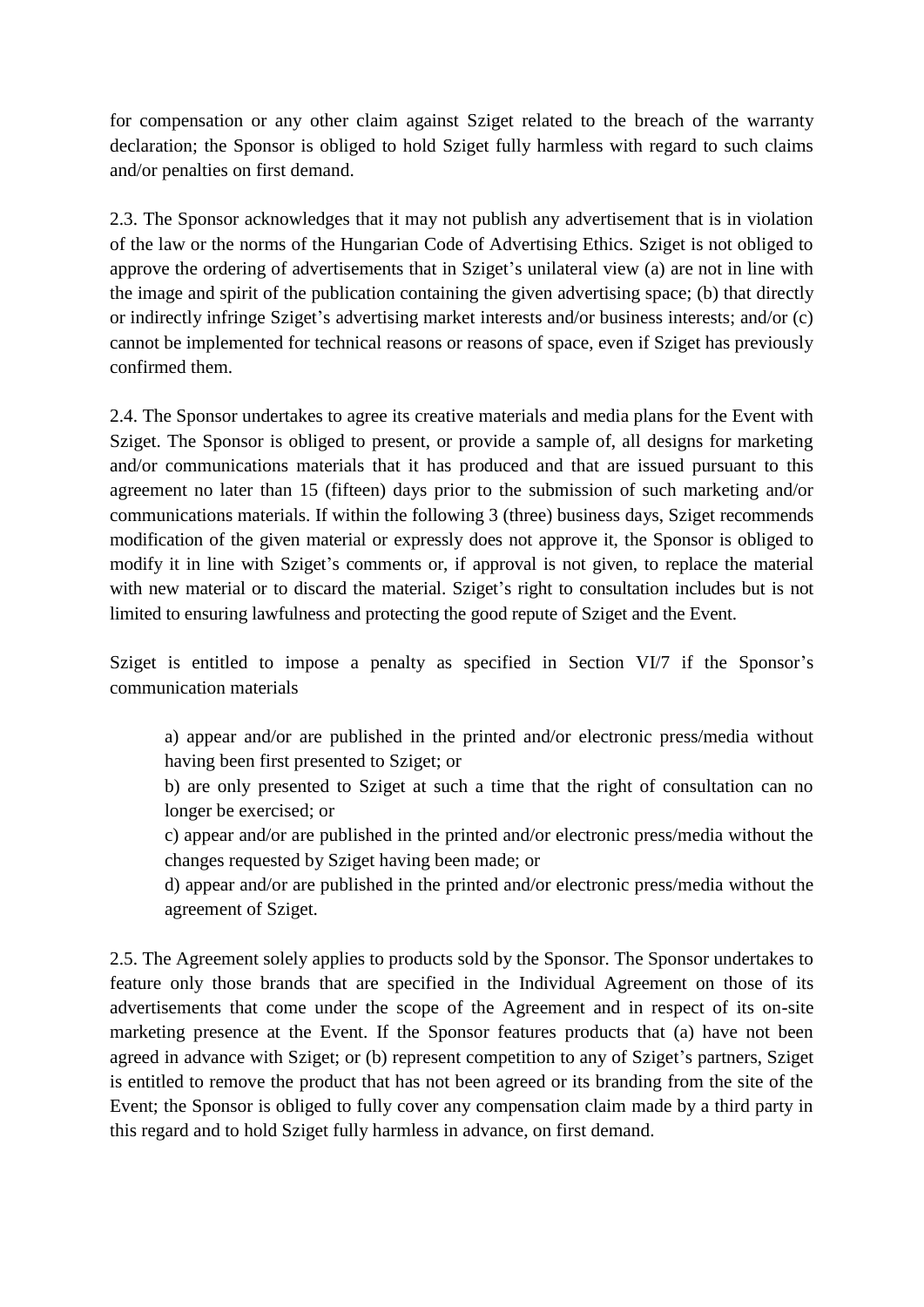#### **3./ Venue**

3.1. If the Sponsor is entitled pursuant to the Individual Agreement to set up a Venue (construct a building structure, create a promotional venue) at its own cost and liability in the form and to the degree set out therein, the Sponsor is obliged to present the related rendering and concept to Sziget by the deadline set out in Sziget's written briefing given in advance. The Sponsor acknowledges that Sziget will only approve any design that does not conflict with any statutory ban, does not jeopardise the good name of the Event, does not hinder Sziget or any other cooperator (natural or legal person, constructor, operator, supplier or subcontractor in a work relationship, services relationship or other legal relationship for performance of activities, hereinafter collectively: Cooperator) in their activities (e.g. by use of very high sound volume). The Sponsor acknowledges that Sziget has the right to approve of, require changes to and ultimately ban the construction of the superstructure based on the plans presented, should the Sponsor give due cause, including but not limited to in the following cases:

a) the Venue does not comply with the relevant statutory provisions or technical requirements;

b) in Sziget's view, the Venue infringes the rightful interests of Sziget, other sponsors and/or Cooperators;

c) the Venue does not comply with the safety requirements and jeopardises the physical integrity of participants at the Event;

d) in Sziget's view the Venue does not suit the image of the Event;

e) the Venue is not built at the location and/or is not of the size agreed in advance with Sziget's representatives.

If any of the above cases arises following commencement of construction, Sziget is entitled to demolish the superstructure. The Sponsor must bear the costs of demolition and reconstruction.

3.2. The Sponsor expressly acknowledges and agrees that Sziget, as organiser, is entitled to determine and supervise the timing and schedule of the construction work taking place at the Venue. The Sponsor may only commence construction works following the official handover of the Venue. The Sponsor acknowledges that Sziget has the right to request changes in respect of the construction work or ultimately to ban such work, if made necessary by the conduct or failings of the Sponsor in Sziget's view (in particular if it differs from the design specifications, infringes the rightful interests of Sziget, other sponsors and/or the Cooperators, or does not comply with the relevant statutory, technical and safety requirements).

In the Annex of these GTC, Sziget has compiled to the Sponsor, with an informative aim, the construction and technical rules pertaining to the Venue. Sziget draws the Sponsor's attention to the fact that the information provided in the Annex was compiled by Sziget according to its best knowledge, but strictly as a guidance, in order to help the Sponsor's activity, therefore, it cannot be considered as an up-to-date and comprehensive list of the applicable rules. It is the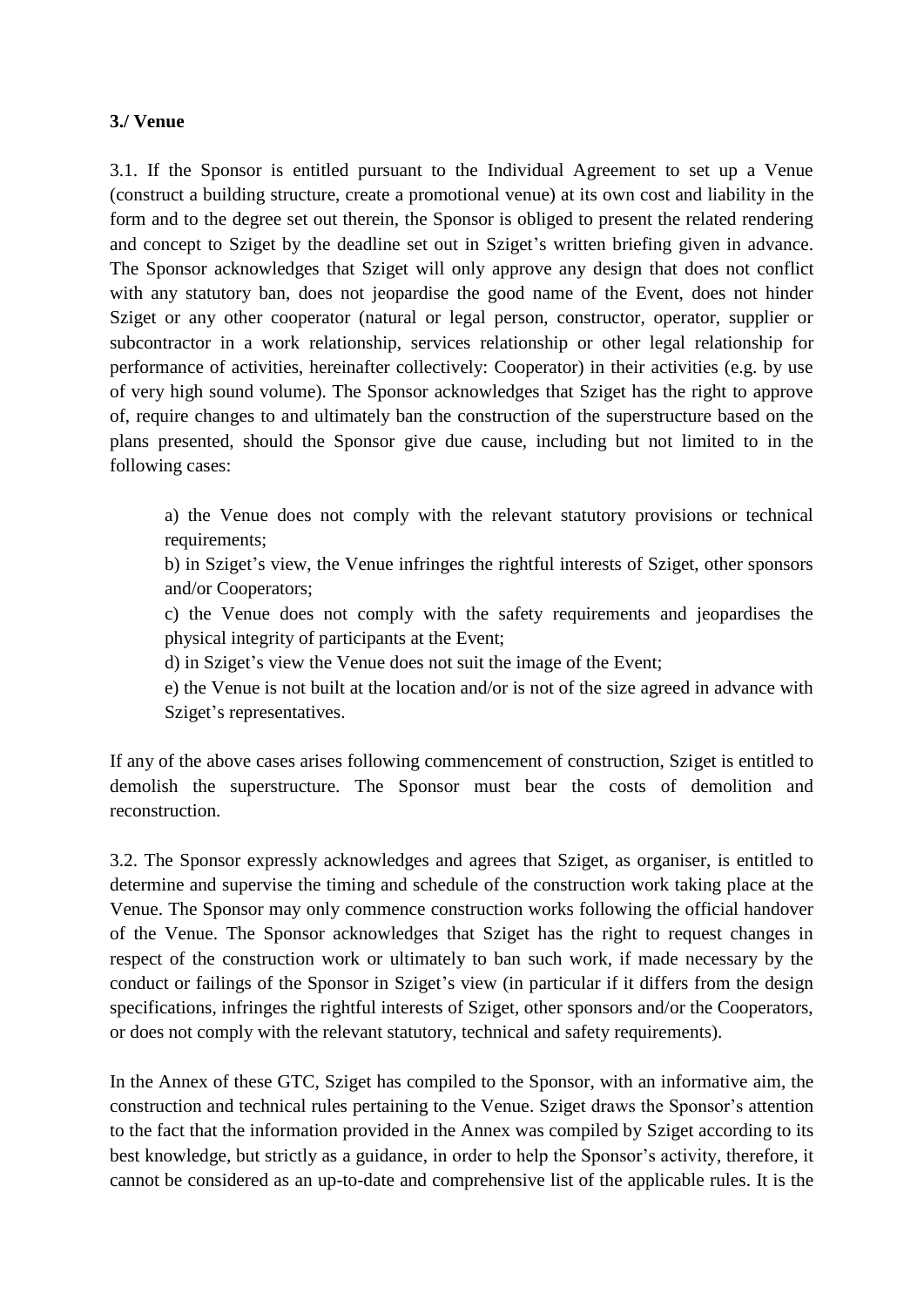Sponsor's own responsibility to comply with all construction and technical regulation set out in law and applicable standards, and to monitor their changes. The Sponsor is obliged to comply with all applicable law and standard during its activities at the Venue. The Sponsor acknowledges the fact that during giving permission to the Event, authorities are entitled to define additional construction, technical, and other requirements, which must also be respected by the Sponsor. In such a case, Sziget makes all efforts to avoid or minimize additional expenses. The Sponsor shall also be obliged to comply with, at all time, the applicable regulations pertaining to the protection of cityscape.

3.3. The Sponsor shall bear all necessary costs for its on-site sales and promotion presence at the Event, including but not limited to all costs required for establishment of the material conditions for its presence at the Event. Such costs include the costs of setting up utilities at the site (water, electricity), and the costs of other services used by the Sponsor and related to the Sponsor's appearance at the site. Public utility fees payable for the Sponsor's consumption at the Venue are included in the flat rate fee set out in the separate technical order form.

3.4. The Sponsor may only use electricity, water, sewage, waste management, landline internet, and telephone services supplied by Sziget. Sziget is expressly entitled to make use of subcontractors in the provision of such services. The Sponsor undertakes only to establish wireless hotspots for guests subject to individual permission from Sziget, and only if this does not affect the network load to a significant degree. Following the Event, Sziget is entitled to invoice the fee for the services used, which the Sponsor or its designated subcontractor is obliged to transfer to Sziget's bank account within 30 (thirty) days of receipt. Sziget shall send a preliminary calculation prior to the Event on the costs of utilities and other services following the submission of requirements by the deadline specified in the technical policy or in Sziget's written briefing; the calculation shall become binding after approval by the Sponsor. The Sponsor acknowledges that if it does not submit its requirements (a) in writing by the designated deadline; or (b) Sziget does not receive the calculation approved by the Sponsor by the designated deadline, then Sziget is not obliged to provide the services requested; Sziget is only obliged to do so if Sziget has expressly provided confirmation thereof in writing.

3.5. Should the Sponsor be entitled to provide hospitality and/or merchandising services on the site of the Venue, the Sponsor undertakes to conclude an agreement with Sziget setting out the detailed rules of hospitality/sale, to which a third party designated by Sziget may also be signatory. Sziget agrees that the Sponsor may conclude a contract with the given third party pursuant to which the Sponsor may enforce its entitlements as set out in the Agreement without payment of separate consideration. The Sponsor acknowledges and undertakes that in the interest of precise measurement of turnover at the Venue it will register and record all consumption at the Event using the electronic cashless payment system in the manner designated by Sziget. Sziget is entitled to check the above at any time without restriction. Should the obligation referred to above be breached, Sziget is entitled to terminate the agreement concluded with the Sponsor concerning the hospitality service with immediate effect and to suspend the Sponsor's operation at the Venue or to close it for the duration of the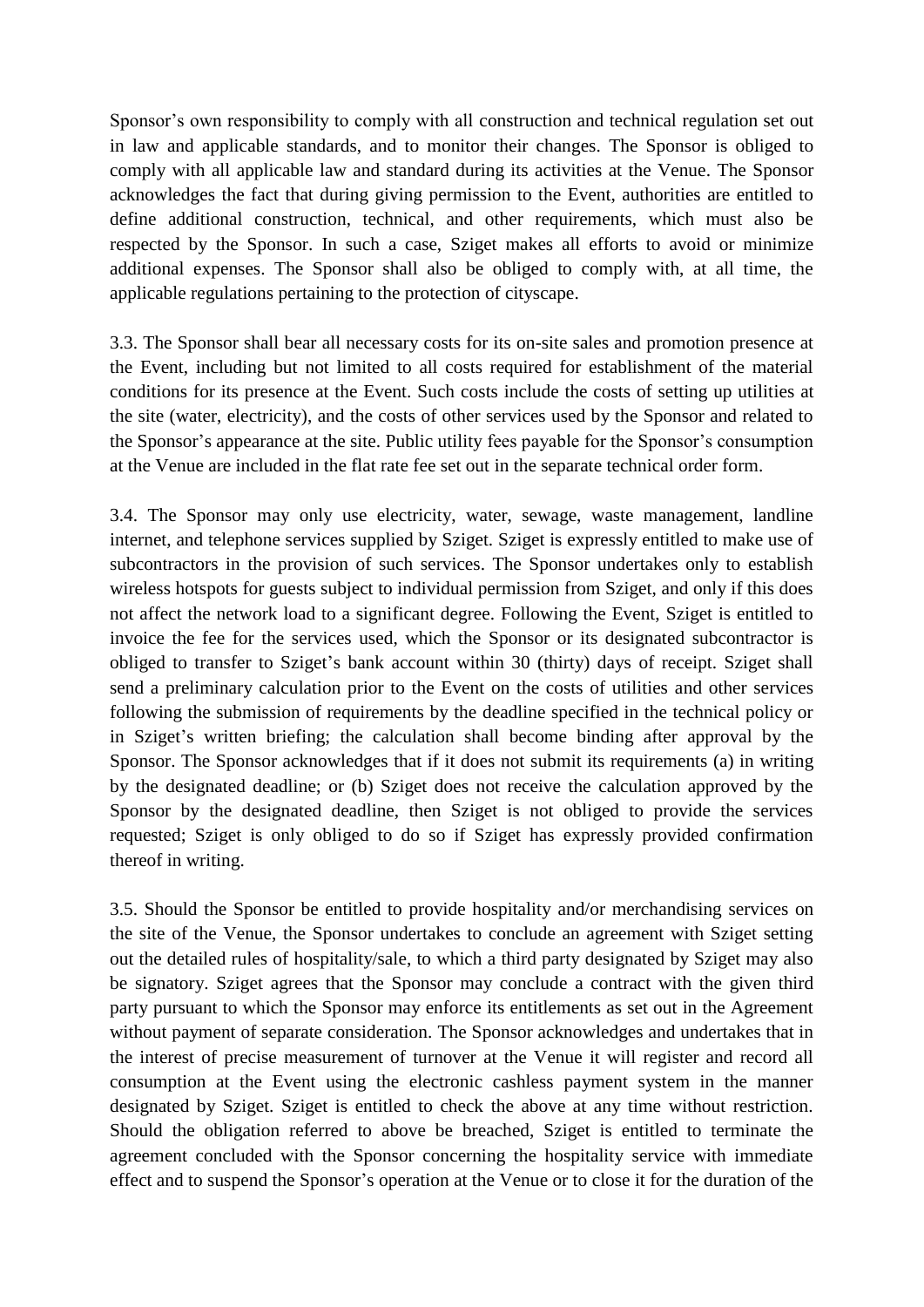Event. The Sponsor accepts hereby that Sziget shall be entitled to a share from the income the Sponsor receives from its hospitality and/or merchandising activity according to their separate agreement, furthermore that Sziget shall be entitled to withhold Sponsor's share from the income as long as the total sponsorship fee is paid by the Sponsor to Sziget. If these GTC and the Individual Agreement are in conflict with the separate agreement on hospitality/merchandising, then the provisions of these GTC and the Individual Agreement shall prevail.

# **4./ Entry ticket quota, drive-on permits**

4.1. The Sponsor is obliged to use any entry ticket quota provided to it properly, i.e. ensure that such tickets are only made available to those working for the Sponsor and to its partners and that they are not put on the market.

4.2. The Sponsor may apply for tickets, modify its request and take receipt of tickets within the quotas specified by Sziget in the manner and using the forms designated by Sziget. The Sponsor is only entitled to take receipt of the tickets provided following due performance.

4.3. The Sponsor acknowledges that it bears strict and direct liability to compensate Sziget for improper use of any tickets given to it, regardless of who takes receipt of the tickets on behalf of the Sponsor and to whom and using what system they are transferred. The Sponsor acknowledges that in the event of abuse of the tickets, Sziget is authorised to impose a penalty for each ticket concerned pursuant to Section VI/7. Since Sziget keeps a record of issued tickets using their serial number and barcode, Sziget recommends that the Sponsor keeps a record of tickets received using their serial number and barcode. Allocation of the tickets to given people and payment of any related public fees and charges is the obligation solely of the Sponsor. Sziget informs the Sponsor that it shall delete all ticket-related personal data 90 (ninety) days following the Event in order to comply with a legal obligation.

4.4. The Sponsor acknowledges that it may use the drive-on permits associated with the tickets according to the quotas of the associated authorisations, with particular regard to the drive-on time intervals. If the vehicle remains on the site beyond the permitted time, Sziget is authorised to confiscate the drive-on permit and to have the vehicle removed from the site of the Event at the cost of the Sponsor; the Sponsor may not make any claim for compensation with regard thereto.

# **5./ Rules of conduct**

5.1. Natural persons acting in the interest of the Sponsor and its Cooperators are obliged to comply with general norms, the relevant legal provisions, the provisions of Sziget's separate GTC concerning guests of the Events and the rules of the given Event (including the preparatory period and subsequent construction and demolition work) at the site of both the Event as a whole and the Venue. Natural persons acting in the interest of the Sponsor and its Cooperators are obliged to refrain from all comments, communications and actions that may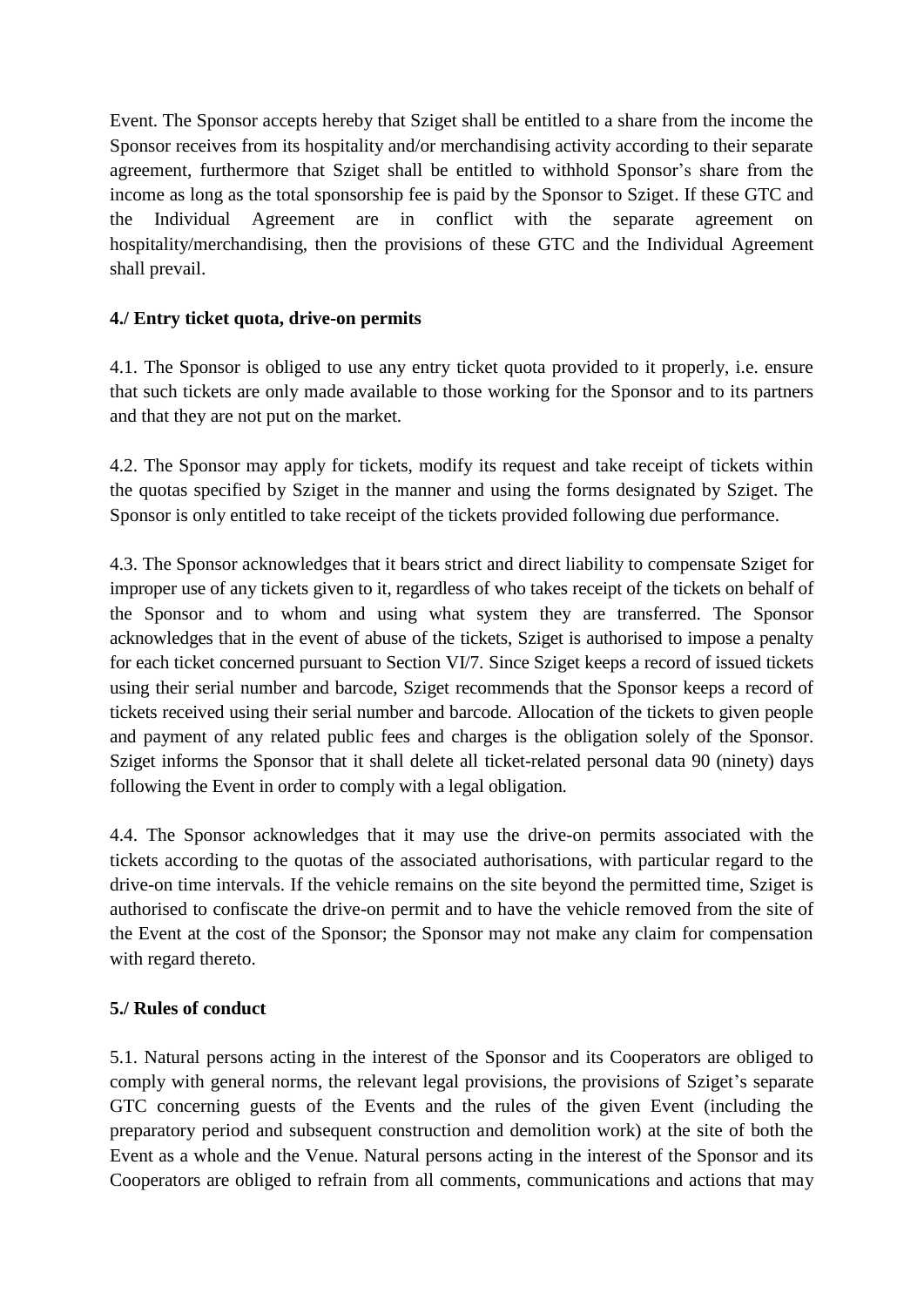jeopardise or infringe the good name or interests of Sziget and/or the Event, the personality rights, lives, health and physical integrity of third persons. Natural persons acting in the interest of the Sponsor and its Cooperators have a particular duty to preserve the natural surroundings and to refrain from causing damage to such at the site of the Event.

5.2. In the interest of the safety of the Event, the Sponsor and its Cooperators are obliged to comply fully with the instructions of Sziget given in accordance with the Integrated Emergency Prevention and Security Plan. Violation of and failure to comply with such instructions will result in a ban from the Event and Sziget may claim compensation from the Sponsor. The Integrated Emergency Prevention and Security Plan is confidential, Sponsor shall not have access to that.

5.3. Sziget's suitably qualified and licenced employees and/or Cooperators will enforce the rules of conduct and safety at the site of the Event. The Sponsor and its Cooperators expressly undertake that natural persons acting in their interest will fully cooperate with such employees and Cooperators within the bounds of the law and will follow their instructions in the event of an emergency.

5.4. In the event of breach of the rules set out in this Section III/5, Sziget may impose a partial (for the given Event or certain Events) or full (for all Events organised by Sziget) ban on any member of the organisation of the Sponsor and/or Cooperator (until the end of the Event or for a longer period). Following the expiry of the ban, Sziget is entitled to tie the right to attend the Event to individual terms and conditions. The Sponsor and/or its Cooperators are also obliged to compensate Sziget for damage caused.

# **6./ Subcontractors**

6.1. The Sponsor is entitled to make use of subcontractors and cooperators at the event even without the permission of Sziget, with the proviso that the Sponsor is only entitled to make use of subcontractors and cooperators without a Hungarian tax number and a Hungarian representative that have employees working for them at the site of the Venue with the prior written approval of Sziget.

6.2. If the subcontractor designated by the Sponsor settles the technical and/or other invoices (e.g. for ticket purchases) issued by Sziget with a delay or fails to settle them despite repeated notice to do so, the Sponsor is not entitled to oblige Sziget to provide further services to the designated subcontractor, and Sziget is entitled to ban the subcontractor from entering the Event (such a ban may include but is not limited to the construction period) until the given invoices have been settled.

#### **7./ Compliance with statutory provisions on labour**

The Sponsor warrants that it and its subcontractors and cooperators will comply with the authority provisions and statutory provisions applicable to the Event and activities performed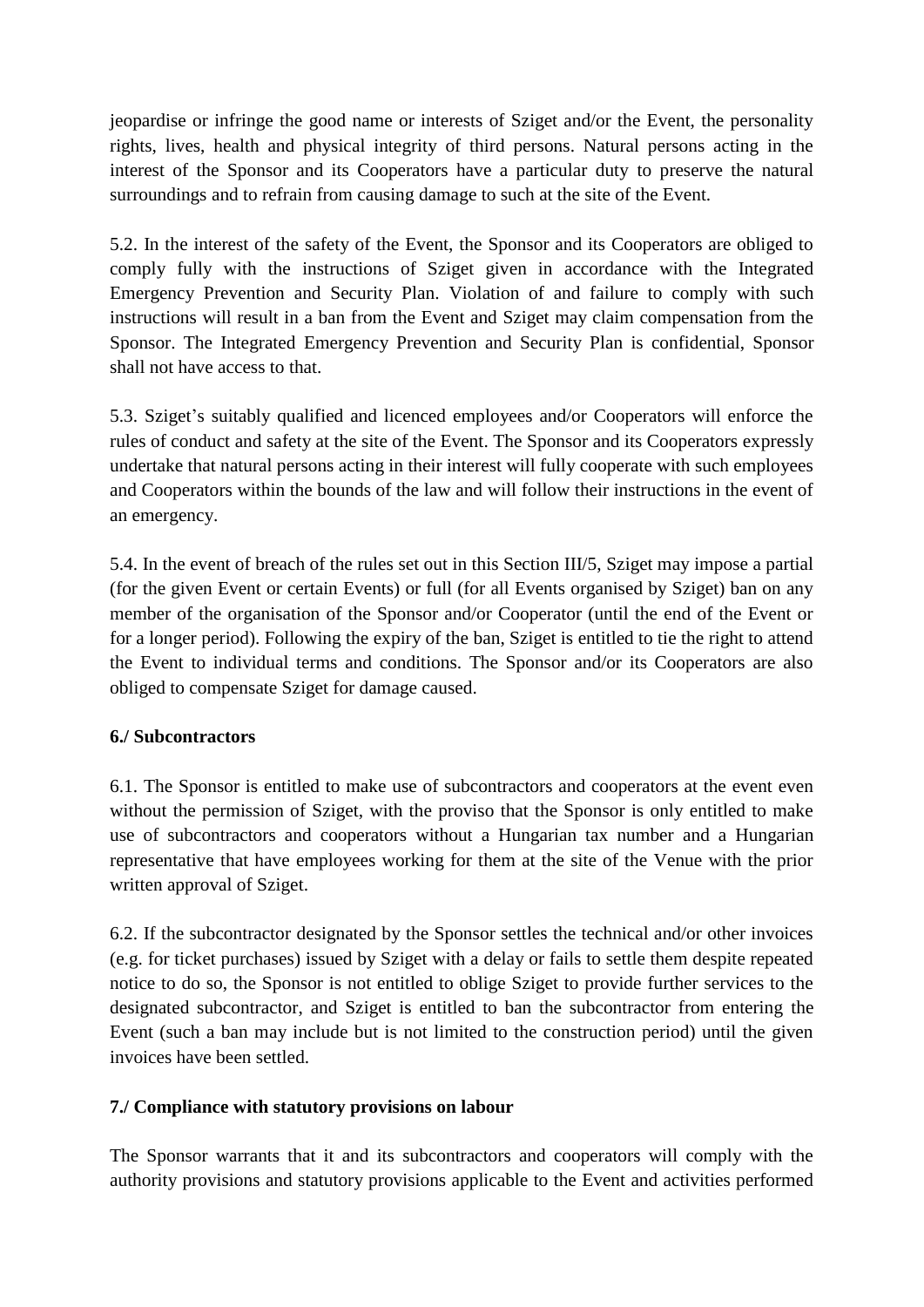at the Event, and that the employees, other persons and any subcontractors that it uses will fully comply with such provisions. The Sponsor warrants that it, its contractors and cooperators will comply with the necessary authority provisions, occupational safety provisions and fire safety provisions for the work performed, and will fully brief and train those natural persons actually performing the work and ensure that such persons fully comply with such provisions. The Sponsor bears liability for compliance with the above and for ensuring its subcontractors and cooperators comply with the above, and is obliged to hold Sziget fully harmless for all disadvantageous legal consequences resulting from any breach of statutory provisions or other provisions by the Sponsor, the subcontractors and cooperators of the Sponsor and natural persons performing work for such persons (including but not limited to fines, fees, costs, claims for compensation), and to compensate Sziget immediately on first demand for any material disadvantage that may already have occurred.

# **IV. PAYMENT TERMS AND CONDITIONS**

**1./** The Parties agree that the Sponsor is obliged to pay the sponsorship fee specified in the Individual Agreement against an invoice properly issued by Sziget within 30 (thirty) days of issue by bank transfer according to the schedule set out in the Individual Agreement. Sziget is entitled to use the sponsorship fee freely.

**2./** The Parties agree that the sum of the sponsorship fee is fixed and is independent of any possible changes to circumstances following conclusion of the Agreement (including but not limited to changes to the venue, the time, the programmes or the payment systems), providing such changes do not significantly influence the overall quality and general perception of the Event and also do not significantly and verifiably infringe the Sponsor's interests.

**3./** The Sponsor states and warrants that it has sufficient funds at its disposal to pay the sponsorship fee as specified in the Agreement.

**4./** If the Sponsor fails to transfer the due sum (sponsorship fee or other costs, including but not limited to utility costs, other technical costs and/or the costs of tickets), Sziget will send written notice to the Sponsor to settle the costs. If following the notice to pay, the Sponsor fails to settle the due sum within 15 (fifteen) days, the Sziget is entitled without separate notification to charge the Sponsor late-payment interest at the base rate of the central bank on the first day of the half of the year affected by the delay plus eight percentage points with respect to the whole period of delay. The base rate of the central bank on the first day of the half of the year affected by the delay will be applicable to the whole period of the given half of the calendar year.

**5./** If the Sponsor requires an order number, PO number, work number or similar identifier for acceptance of the invoice, the Sponsor undertakes to provide such to Sziget within sufficient time for issue of the invoice. If the PO number/work number etc. referred to in this section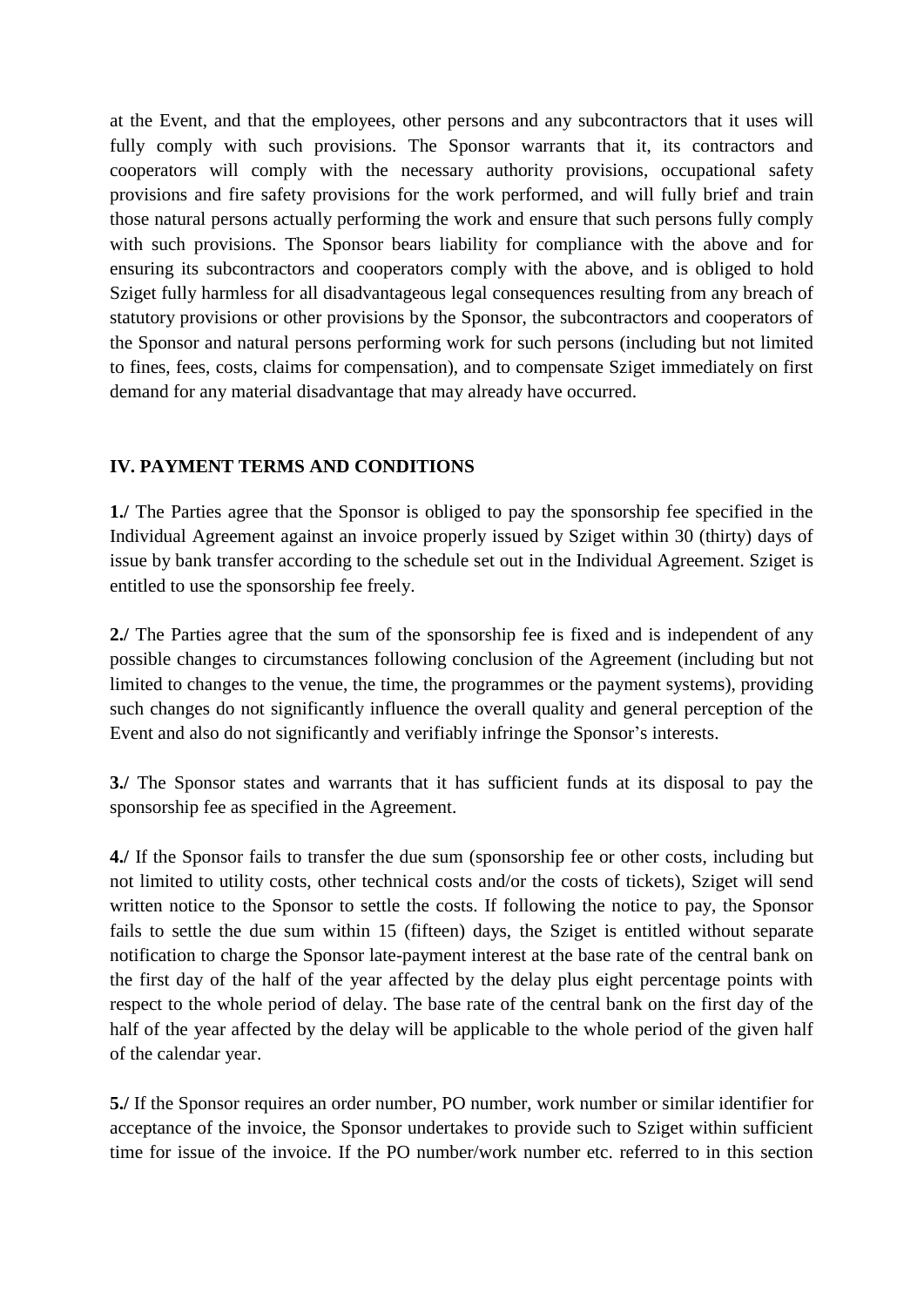does not arrive within the deadline, Sziget is entitled to impose the penalty specified in Section VI/7 on the Sponsor for each day of delay.

# **V. WITHDRAWAL, TERMINATION**

**1./** The Parties state that in the cases set out below the entitled Party's interest in performance of the Contract ceases, and the entitled Party may therefore withdraw from the Agreement by unilateral written statement in the below cases:

a) Sziget may withdraw from the Agreement with immediate effect if the Sponsor seriously breaches any section of the Agreement, with the proviso that if the breach of the Agreement can be remedied – bearing in mind the duration of the Event – Sziget must give the Sponsor written notice to remedy the breach of the Agreement forthwith and set a reasonable deadline for it to do so;

b) the Sponsor may withdraw from the Agreement with immediate effect if Sziget seriously breaches any section of the Agreement and as a result the right of the Sponsor to appear or to its good repute is severely infringed, with the proviso that if the breach of the Agreement can be remedied – bearing in mind the duration of the Event – the Sponsor must give Sziget written notice to remedy the breach of the Agreement forthwith and set a reasonable deadline for it to do so;

c) either Party may withdraw from the Agreement with immediate effect if the other Party undergoes bankruptcy or voluntary winding-up proceedings or in the event of a final judgment ordering its liquidation;

d) Sziget may withdraw from the Agreement with immediate effect if the Sponsor is late in payment by more than 15 (fifteen) days;

e) the Sponsor may withdraw from the Agreement with immediate effect if the Event is not held, or it is held, but with a modification to the concept that significantly and verifiably infringes the Sponsor's interests;

f) Sziget may withdraw from the Agreement with immediate effect, if the Sponsor fails to comply with the Integrated Emergency Prevention and Security Plan or causes a fire incident or emergency by its conduct, or jeopardises the lives, health or physical integrity of participants at the Event;

g) Sziget may withdraw from the Agreement with immediate effect if the Sponsor breaches the provisions of the Individual Agreement or the GTC on at least three occasions.

The Partly entitled to withdraw from the Agreement must indicate the reason for withdrawing from the Agreement in order that their legal statement be valid. The Party entitled to withdraw may change from the designated reason for withdrawal to another reason.

**2./** Given that the services are performed at intervals and annually, in the event of an agreement with a term of several years, the right of withdrawal may only be exercised with respect to both the given year and the future together.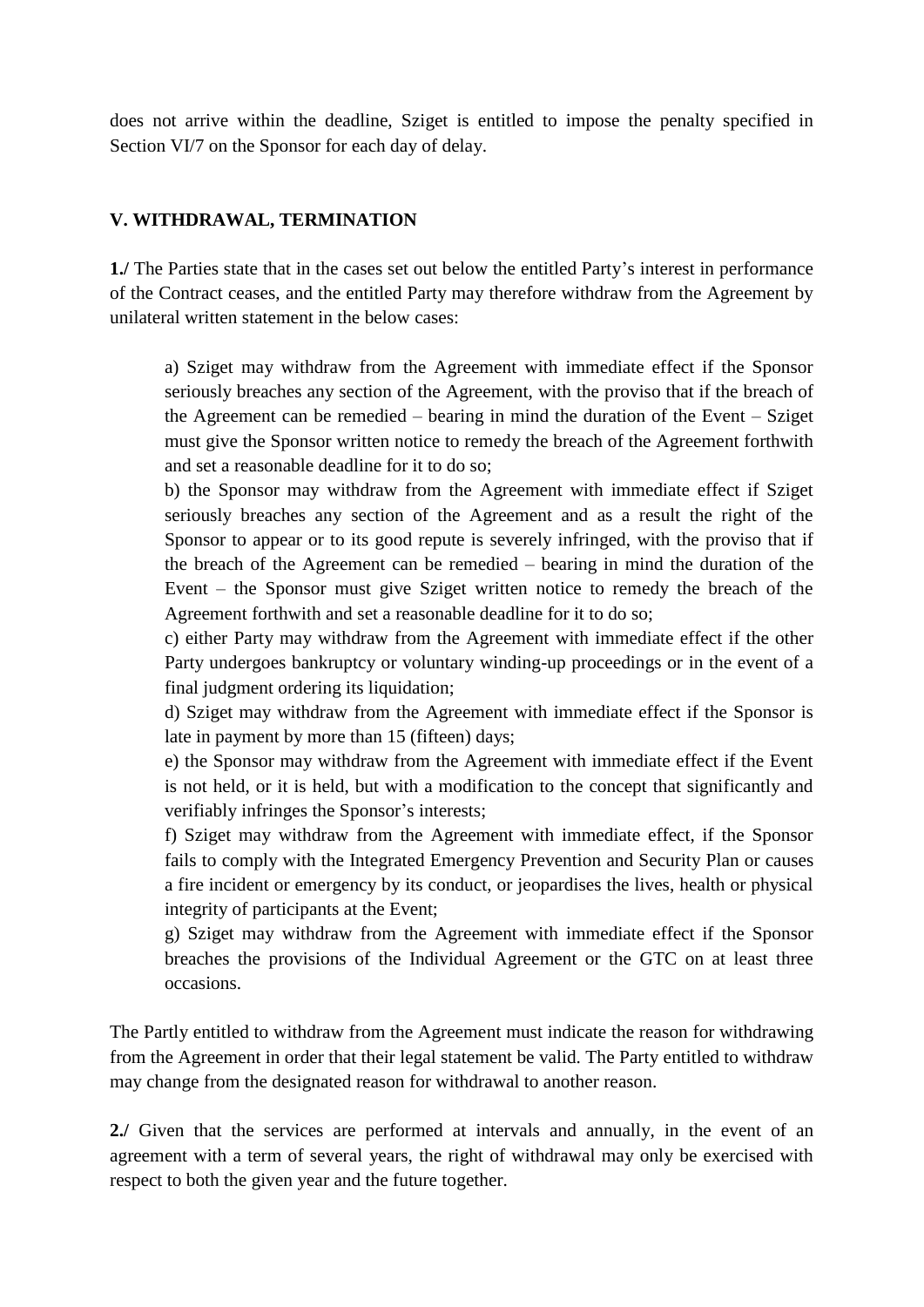**3./** In the event of lawful exercise by Sziget of any of the rights of withdrawal listed above, fee instalments already paid are not repayable to the Sponsor and the Sponsor may not make any claim to such fee instalments. Sziget is also entitled to invoice the full sponsorship fee due for the remaining period.

**4./** In the event of lawful exercise by the Sponsor of any of the rights of withdrawal listed above, Sziget is obliged to repay within 30 (thirty) days the sponsorship fee paid by the Sponsor (in the case of an agreement with a term of several years, the sponsorship fee paid for the year affected by the withdrawal) less the flat rate equal to 10 (ten) percent of the sponsorship fee, which level is acknowledged by the Parties and expressly accepted as proportional.

**5./** In all cases where either Party has the right to withdraw from the Agreement pursuant to the Agreement, but such right cannot actually be exercised or can only be exercised with disproportionate difficulty owing to services already performed (in particular, if such withdrawal could only take place following the start of the Event), the Party entitled to withdraw from the Agreement may terminate the Agreement by unilateral written statement, with the restriction that the termination does not affect the obligation to settle accounts pursuant to the Agreement concerning services already performed, i.e. in such a case the Parties are obliged to settle accounts for services performed according to the contractual terms, and are not entitled to make compensation claims or withholding claims on the grounds of the termination in respect of services already contractually performed.

**6./** During the term of the Agreement the Parties may only terminate the Agreement unilaterally in the cases and in the manner detailed in the GTC.

#### **VI. LIABILITY, PENALTIES**

**1./** Either Party is obliged to compensate the other Party for damage caused to the other Party by breach of this Agreement. The Party is exempt from liability if it can prove that the breach of the Agreement was caused by a circumstance beyond its scope of inspection that was not foreseeable at the time of concluding the agreement, and the Party could not have been expected to avoid the circumstance or avert the damage. Damage to the assets of the entitled Party and lack of pecuniary advantage as a result of the breach of the Agreement must be compensated to the degree that the entitled Party can prove that the damage, as a possible consequence of the breach of contract, was foreseeable at the time of concluding the Agreement; in the event of wilful breach of contract the full damage of the entitled Party must be compensated.

The Parties will be in breach of the Agreement if they fail to take measures or make statements that are necessary for the other Party to duly perform their obligations pursuant to the Agreement. The omission of any measure or declaration that is the obligation of either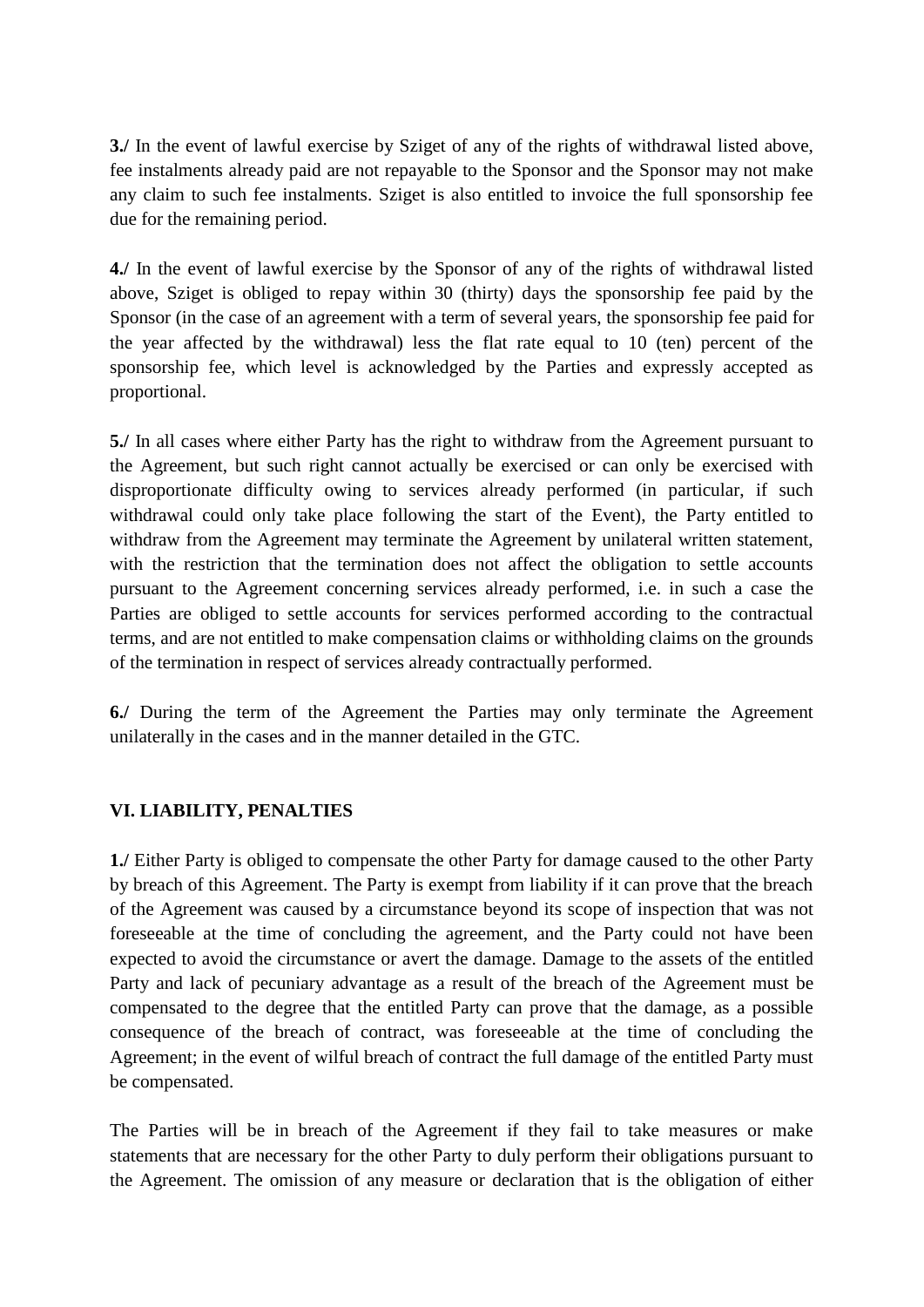Party rules out the breach of any obligation by the other Party if performance of the other Party's obligation is hindered by the omission of the measure or statement.

**2./** Sziget, unless otherwise stipulated by law, is liable only for wilful breaches of the Agreement imputable to it that damage human life, physical integrity or health, in view of the fact that this was taken into account when specifying the consideration for the sponsorship in the Individual Agreement.

**3./** The Parties are liable for the conduct of their Cooperators as if they had acted themselves, with the proviso that if Sziget performs any of its obligations with the cooperation of a third party, Sziget does not bear material liability for assets provided by the Sponsor to the third party, and Sziget may transfer such liability fully to the third party.

**4./** A temporary electricity supply system operates at the Event, so Sziget does not bear liability for short power cuts during the operating period. Sziget shall not bear any liability for any damage resulting therefrom, but will try in every case to ensure that the problem is remedied within the shortest time possible.

**5./** The Sponsor acknowledges that if its does not comply with statutory provisions or Sziget's provisions (including but not limited to the GTC concerning guests of the Events, the rules of the Event, the rules concerning the operation, construction and demolition of the Venue, the instructions in accordance with the Integrated Emergency Prevention and Security Plan), and thereby causes damage, it is obliged to compensate such damage; should a third party make a damage claim against Sziget, the Sponsor is obliged to hold Sziget fully harmless without delay on first demand.

**6./** If as a result of war, rebellion, terrorist activity, strike or movement not constituting a strike, import or export embargo, accident, fire, blockade, flooding, natural disaster, severe storm, severe energy supply disruption, pandemic, serious traffic disruption/hindrance, authority provision or other unforeseeable and unavoidable obstacle that is beyond the control of the Sponsor and/or Sziget (hereinafter **force majeure**), either Party is unable to satisfy any of their contractual obligations, that Party shall not bear liability for any loss or damage that occurs as a consequence of such events. This force majeure provision shall be applicable accordingly to the given Event as a whole, and to particular programmes or services of the given Event.

**7./** The Parties state that the Sponsor must pay the following penalties in the below cases pursuant to these GTC. The penalties payable by the Sponsor are:

a) HUF 500,000, that is five hundred thousand Hungarian forints, in the event of a breach as set out in Section III/2.2.;

b) in the event of breach of Section III 2.4, 2.5 percent of the net sponsorship fee for the given event (1.5 percent of the net list-price media value for the given event in the case of barter agreements) in cases a) and b) described in that Section, and 5 percent of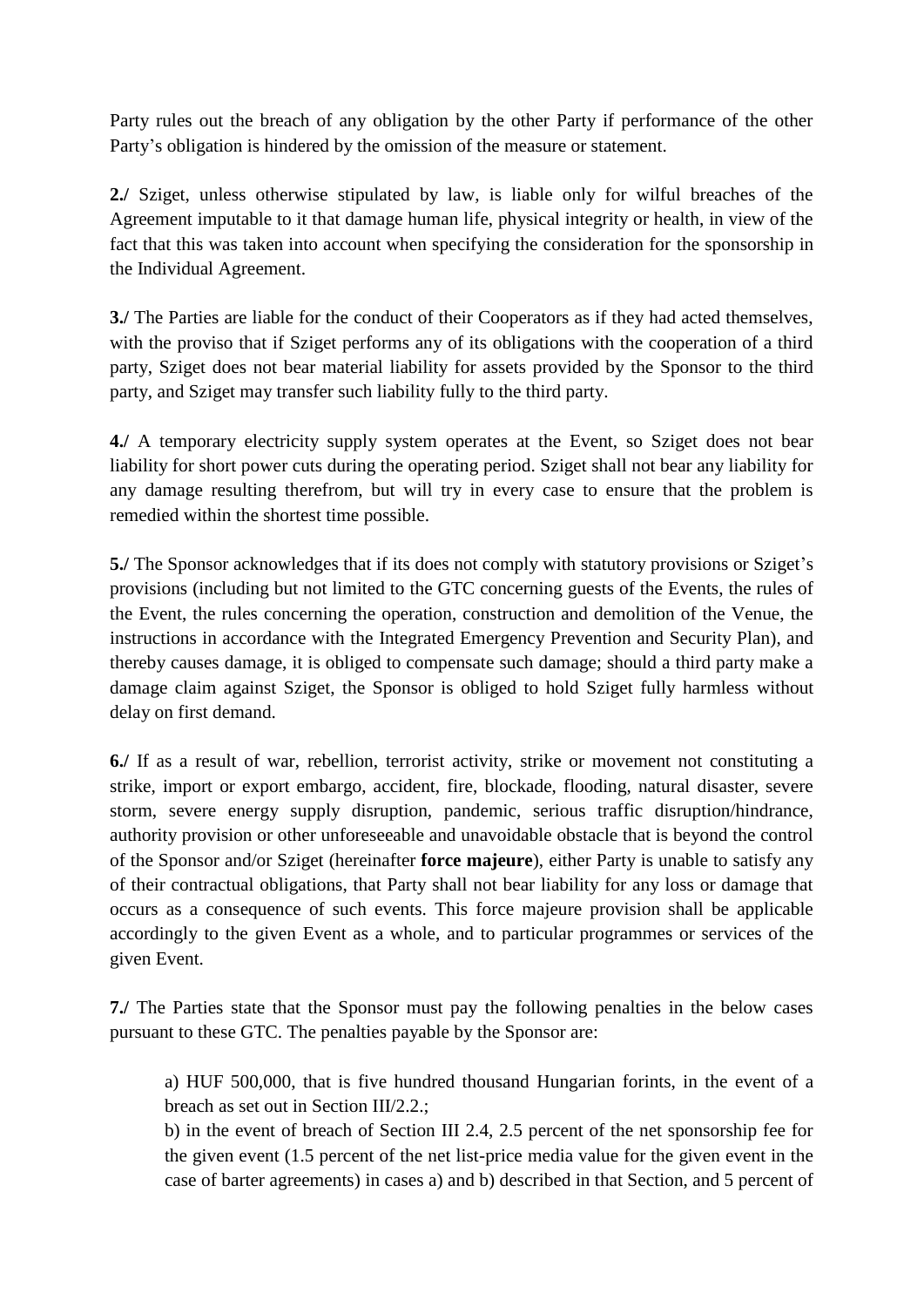the net sponsorship fee for the given event (3 percent of the net list-price media value for the given event in the case of barter agreements) in cases c) and d) described in that Section;

c) three times the gross on-site ticket price for the Event for every ticket concerned in the event of a breach of Section III/4.3;

d) HUF 5,000, that is five thousand Hungarian forints, per calendar day in the event of a breach as set out in Section IV/5.

Where the penalty is specified as a percentage above, the basis for the penalty shall be the amount of the sponsorship fee (or the given annual sponsorship fee in the case of long-term agreements). Each penalty is applicable per breach of the Agreement, and imposition of the penalty shall not influence exercise of the right to withdraw from the Agreement. Sziget may make the above penalty claims regardless of whether damage resulted from the Sponsor's breach of the Agreement. In addition to the penalty, Sziget may claim damages exceeding the penalty and may claim compensation for damage caused by breach of the Agreement, even if it has not made its penalty claim. The Sponsor is exempt from payment of the penalty if it can prove that it is not to blame for the breach of the Agreement.

## **VII. FAILURE TO HOLD THE EVENT**

**1./** If the Event is not held owing to a force majeure situation, Sziget is obliged to repay the sponsorship fee less the flat rate amount equal to 20 (twenty) percent of the sponsorship fee to the Sponsor within 120 (one hundred and twenty) days (in the case of an agreement with a term of several years, only the sponsorship fee for the given year shall form the basis for application of this provision, less the value of advertising services performed in the given year), with the proviso that the Sponsor is not entitled to make any claim over and above that against Sziget.

**2./** If the Event is not held, but the reason is neither a force majeure situation nor Sziget's wilful conduct, Sziget is obliged to repay the sponsorship fee paid by the Sponsor in full to the Sponsor as compensation within 120 (one hundred and twenty) days (in the case of an agreement with a term of several years, only the sponsorship fee for the given year shall form the basis for application of this provision), with the proviso that the Sponsor is not entitled to make any claim over and above that against Sziget. Sziget bears full liability to provide compensation in the event of willful breach of the Agreement.

#### **VIII. CONFIDENTIALITY**

**1./** The Parties shall hold confidential any business secrets disclosed to them concerning the other Party during performance of the Agreement, and shall not disclose such information to any third party or make it public except with the prior written permission of the other Party.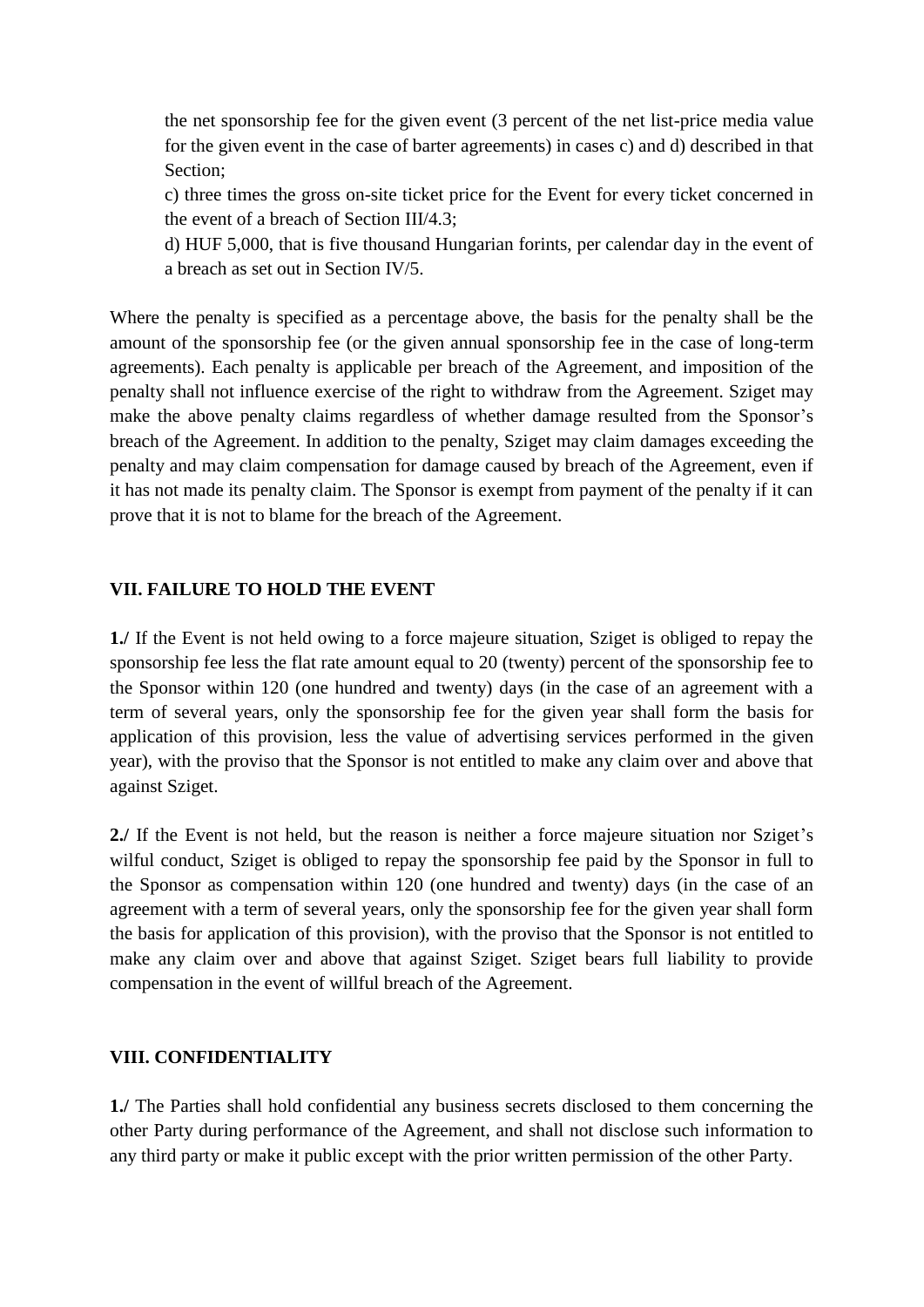**2./** A business secret is any fact, briefing, information, other data or compilation of these, particularly concerning technical, legal and business matters, related to the business activities of either Party that is not publicly known or not readily accessible to persons performing the given business activity which if obtained, used, disclosed to others or published by unauthorised persons would infringe or jeopardise the rightful financial, economic or market interests of the entitled Party, providing that the person entitled to and lawfully disposing of the business secret is not at fault with regard to protection of the business secret. Technical, economic or organisational know-how, experience or compilation of these recorded in such a way suitable for identification and representing pecuniary value shall enjoy the same protection as business secrets if it is gained, utilised, communicated with others or made public in a manner that breaches the principles of good faith and fairness.

**3./** The Parties shall bear full liability to compensate the other Party if they breach the confidentiality obligation. Further, each Party bears full liability to compensate the other Party if their employees, members, persons in any other legal relationship with them for the performance of work or activities, their contractors, Cooperators or agents under any other legal title breach the confidentiality obligation.

**4./** The confidentiality obligation to which the Parties are subject does not have any limitation in time.

## **IX. CLOSING PROVISIONS**

**1./** In the absence of a provision to the contrary, the Parties may only send notifications, communications, legal declarations, briefings, instructions in writing by (a) personal delivery; (b) recorded delivery with return receipt; or (c) by email to the addresses or email addresses specified in the Individual Agreement. Emails will be regarded as delivered on the next business day after being sent.

**2./** The Agreement may only be amended in writing. The Parties may only make statements concerning amendments or termination of the agreement by personal delivery or recorded delivery with return receipt; the express, written approval of the other Party by its authorised representatives is required in order for any amendment to be effective. The part of the Agreement not affected by the amendment will remain unchanged.

**3./** The Parties undertake to cooperate to clarify any disputes arising from the Agreement and to seek to resolve such conflicts by amicable means first and foremost.

**4./** Questions not governed by these GTC shall be governed by Hungarian law, in particular the provisions of Act V of 2013 on the Civil Code.